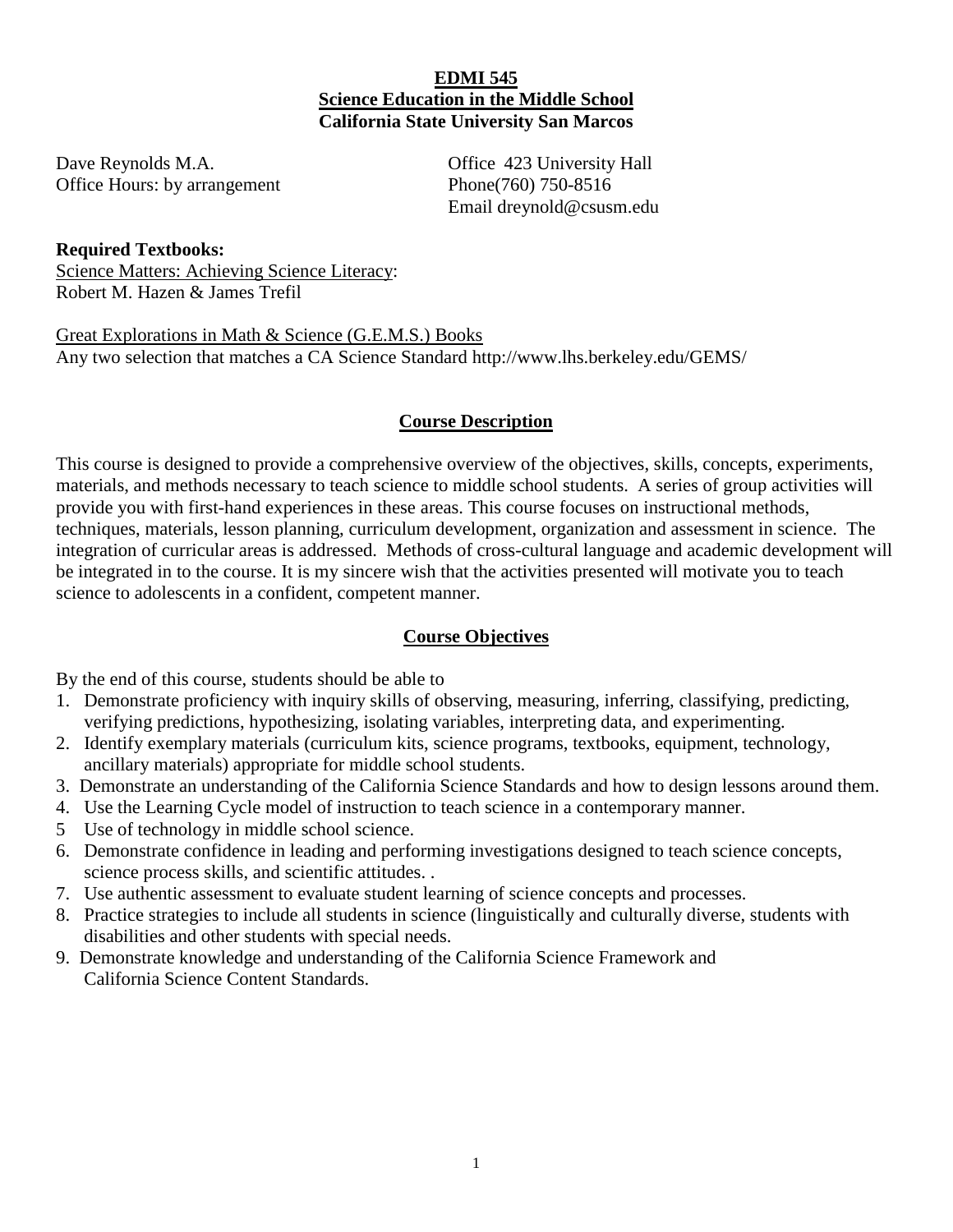#### **College of Education Mission Statement**

The Mission of the College of Education Community is to transform public education by preparing thoughtful educators and advancing professional practice. We are committed to the democratic principles of educational equity and social justice for all learners, exemplified through reflective teaching, learning and service. We value diversity, collaboration, professionalism and shared governance.

#### **Statement of CLAD Infusion**

In 1992, the College of Education voted to infuse Cross-cultural, Language and Academic Development (CLAD) competencies across the curriculum. The CLAD competencies are attached to the syllabus and the competencies covered in this course are highlighted.

#### **Course Requirements**

**COE Attendance Policy:** "At a minimum, students must attend more than 80% of class time, or s/he may not receive a passing grade for the course at the discretion of the instructor. Individual instructors may adopt more stringent attendance requirements. Should the student have extenuating circumstances, s/he should contact the instructor as soon as possible."

Due to the dynamic and interactive nature of courses in the College of Education, all students are expected to attend all classes and participate actively. Absences and late arrivals/early departures will affect the final grade. If you miss 3 class sessions or are late (or leave early) for more than four sessions, your highest possible grade is a B. If you miss 5 class sessions, your highest possible grade is a C. If you miss more than 20% of the class (6 class sessions), you may not receive a passing grade for the course. Absences do not change assignment due dates. Late assignments will receive a 10% reduction in points for each day late. After one week, late assignments will receive no credit.

#### **Course Outline**

| Class $#$      | Date | Topic                                                                                                                                                                                                    | <b>Assignment Due</b> |
|----------------|------|----------------------------------------------------------------------------------------------------------------------------------------------------------------------------------------------------------|-----------------------|
|                |      | 9/14 Teaching Science in the Middle.<br>The Learning Cycle Model of Teaching Science<br>Teaching Science in Inclusive Classrooms<br>Using Science Kits & Textbooks<br><b>Exemplary Science Materials</b> |                       |
| $\overline{2}$ | 9/26 | CA Science Content Standards Grades K-8<br>Writing Objectives Using CA Science Standards<br><b>Authentic Assessment</b>                                                                                  |                       |
| 3              |      | 10/17 Web Activity, Meet in Computer Lab<br>Using Internet Resources in Presentations<br>Science Resources via the Internet                                                                              | Web Activity due 2/20 |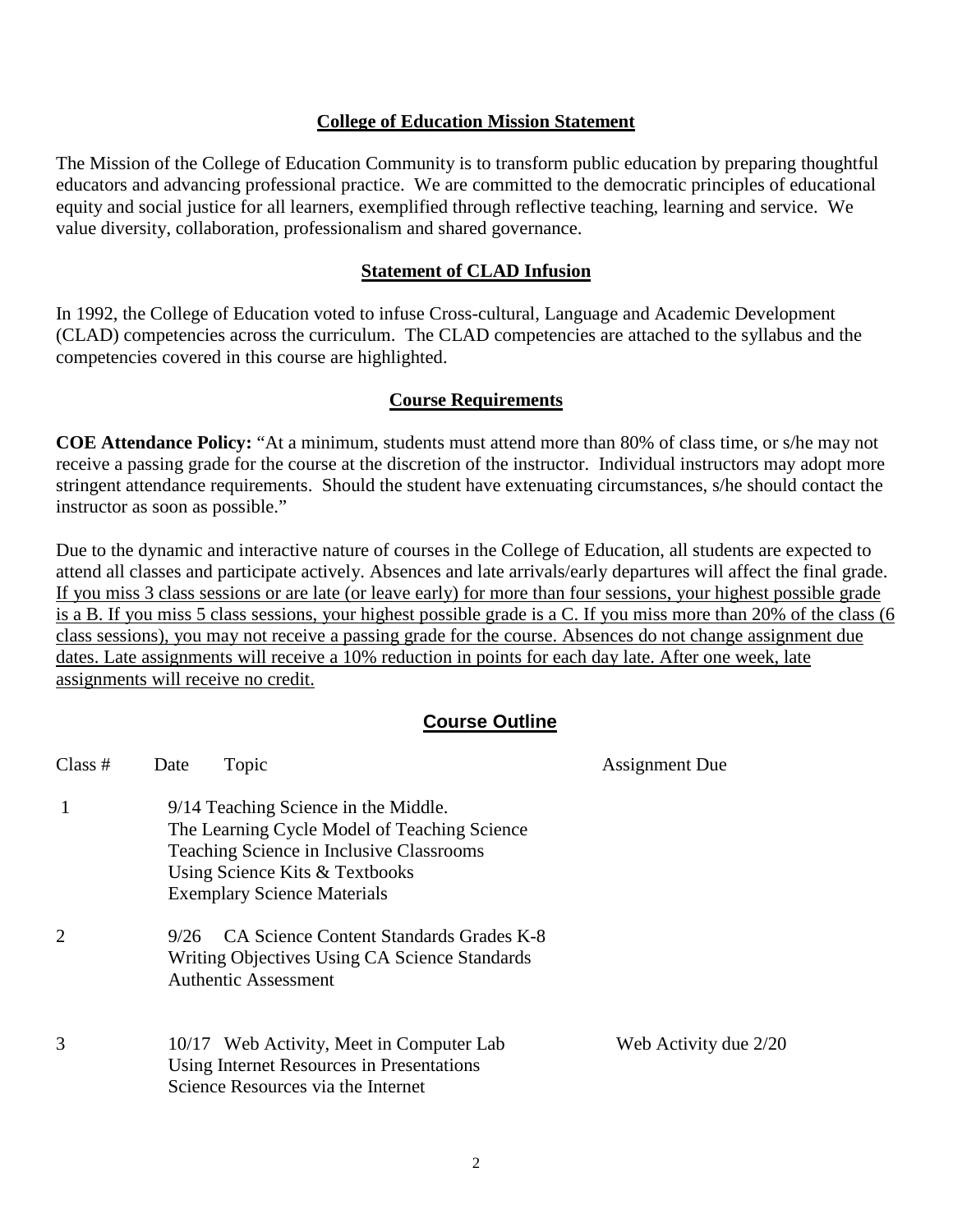| $\overline{4}$ | 10/29 CA Science Content Standards Grades K-8<br>State Approved Textbooks, CA State Frameworks                                                                 | Download State Frameworks print<br>assigned section |
|----------------|----------------------------------------------------------------------------------------------------------------------------------------------------------------|-----------------------------------------------------|
| 5              | 2/4 Review syllabus<br>The Learning Cycle Model of Teaching Science<br>How to present Hands-on Science Lessons                                                 |                                                     |
| 6 & 7          | 2/8 Meet at San Diego Wild Animal Park<br>Workshop: Teacher resources available from<br>The San Diego Wild Animal Park<br><b>CA Science Standard Evolution</b> | Reading Response Ch 17                              |
| 8 & 9          | 2/13 Authentic Assessment and Rubrics<br><b>Hands-on Science Lessons</b><br>Groups 1 & 2 present AM<br>Groups 3& 4 present PM                                  | Reading Response Ch 13 & 14                         |
| 10 & 11        | 2/20 Writing to Learn Activities<br><b>Evaluation of Presentations</b><br>Hands-on Science Lessons<br>Groups $5 & 6$ present AM<br>Groups $7 & 8$ 8 present PM | Web Assignment Due<br>Reading Response Ch 4 & 6     |
| 12             | 2/25 Science Projects, Student Research,<br>Science Fairs and Science Safety<br><b>Hands-on Science Lessons</b><br>Groups $1 \& 2$ present AM                  | Reading Response Ch 10                              |
| 13             | 2/27 Earthkam, Newspapers in Education<br><b>Hands-on Science Lessons</b><br>Groups $3 \& 4$ present PM                                                        | Reading Response Ch 16                              |
| 14             | 3/4 Science Fair, Investigation & Experimentation<br>Hands-on Science Lessons<br>Groups 5& 6 present AM                                                        | Reading Response Ch 17,<br>Newspaper Activity Due   |
| 15             | 3/6 Reading via Science Resources<br><b>Hands-on Science Lessons</b><br>Groups 7 & 8 present AM                                                                | Science Unit Plan                                   |

# **COURSE ASSIGNMENTS**

| 1. Reading Responses (due for each chapter assigned) | 20% |
|------------------------------------------------------|-----|
| 2. Web Sites Assignment                              | 10% |
| 3. Leadership of Hands-on Science Lessons            | 30% |
| 4. Science Unit                                      | 30% |
| 5. Newspapers in Science Education                   | .5% |
| 6. Science Lessons from Fall Unit Plan               | 5%  |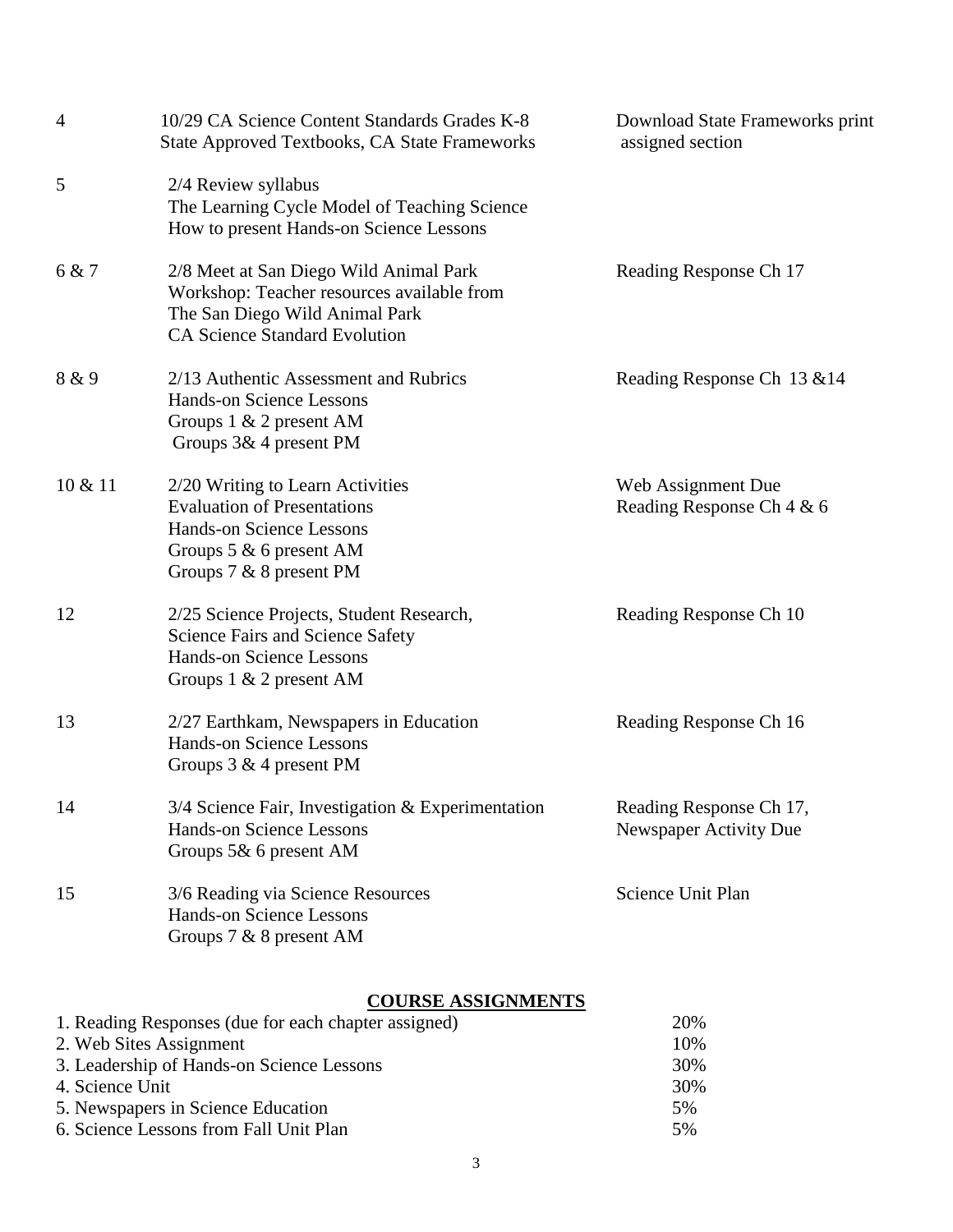# **ASSIGNMENT DESCRIPTIONS**

# **1. READING RESPONSES (ONE PER CHAPTER)**

Students will be assigned readings and should present their responses to each chapter assigned in one of the following forms:

- a. A Big Ideas paper explaining the key science concepts
- b. A visual or symbolic representation of the key science concepts

c. A graphic organizer that demonstrates the key science concepts and their relationships to one another. The responses should be 1-2 pages. They may be typed or handwritten, but must be legible. They will be checked off for completion each due date, noted in the course outline. Representative samples will be examined for closer reading.

# **2. WEB SITES ASSIGNMENT**

For this assignment, we will visit the World Wide Web using Netscape or Explorer. Begin by selecting a grade level and a California Science Standard or sub standard. Each student finds five web sites containing science resources and type short summaries of what the web sites has to offer to support your teaching of the science standard. Include description of images, movies, simulations, resources, lessons etc. Additionally, each student will print five science lessons from the Web that could be used in creating a unit for teaching the science standard selected. You may work in-groups, but each student must turn in different science lessons and summaries of different web sites.

# **3. LEADERSHIP OF HANDS-ON SCIENCE LESSONS (TWO GROUP LESSONS)**

You will work in-groups to lead science lessons based on the GEMS books you have selected. Select one activity for each day you are presenting. Each lesson will be allocated a maximum of forty-five minutes of class time to teach including set up and clean up. The class will not role-play middle school students, but will learn the science content and how to teach the GEMS book. Treat your classmates as teachers, not middle level students.

Begin the lesson by giving an introduction to the scientific concepts covered in the GEMS book. What scientific background knowledge would the teacher need to know to present the GEMS book?

List sixth through eight grade Science Standards you could teach with the GEMS book. Describe the grade level and Science Standard you are addressing, and the specific substandard will you be teaching. The following web site will help you make the Correlation.<http://www.lhs.berkeley.edu/GEMS/correlation.html>

Present one or more of the activities, have enough materials for the class to participate in-groups. Modify the time spent working on the activity, so you can take the class through the teacher discussion, help your classmates understand the Science Standard and the science concept being taught. Discuss the applications of this science concept to everyday life. Science Standards can be downloaded at http://www.cde.ca.gov/standards/

Discuss the Time Frame and materials needed to complete the GEMS book. What safety considerations would you have to consider teaching the unit? Are there special materials that may be hard to obtain?

Describe for the class resources from the Internet you have found that would support the teaching of the GEMS book and/or Science Standard. Images, movies, simulations, sounds, and other exciting resource are available free over the Internet. Include the URLs in your handout to the class. Even though these resources can not be shown in class, they will serve as a future reference.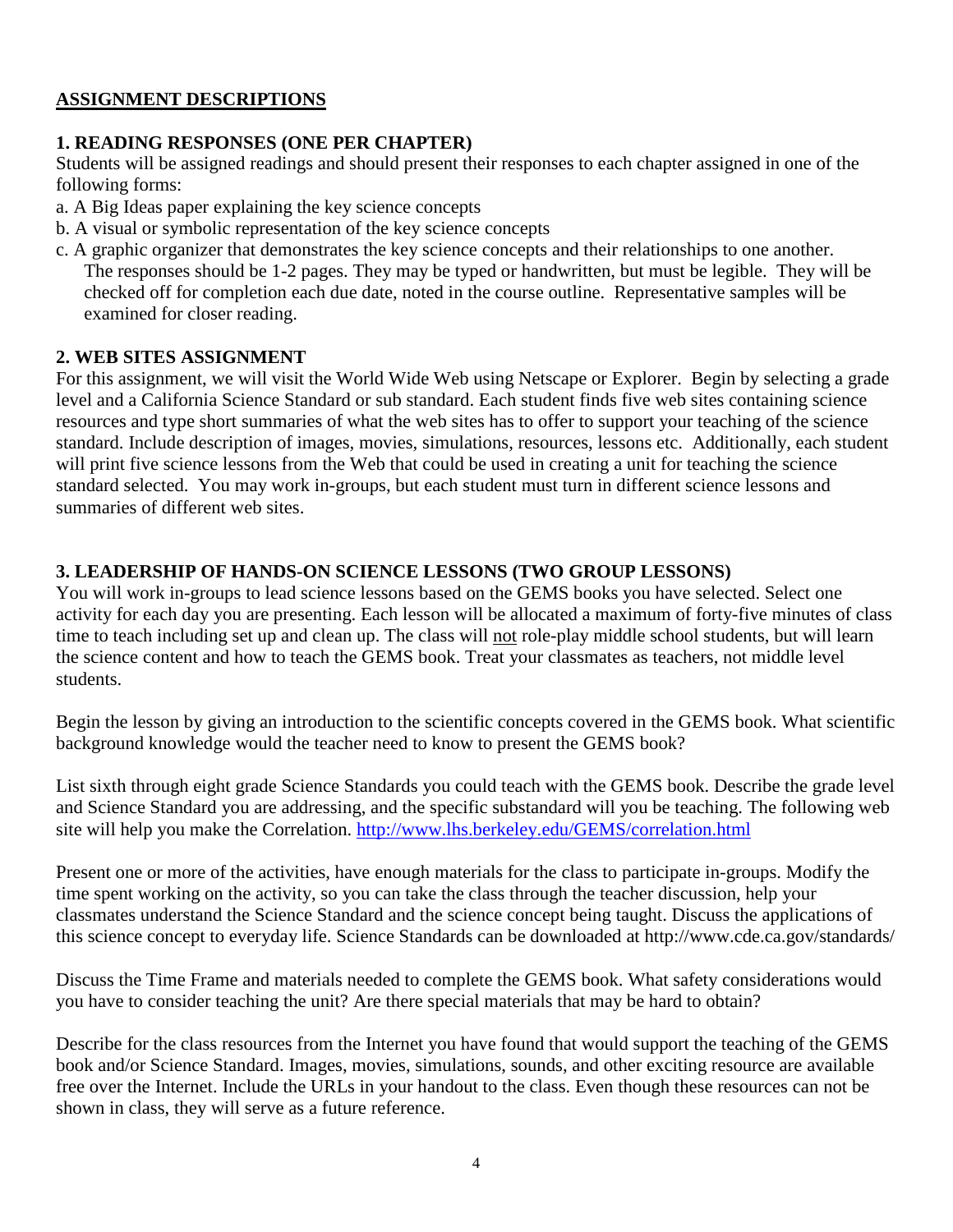Each group will prepare a handout that includes; name of the GEMS book, time line, and a summary of the science content taught in the activity. List of sixth through eight grade CA Science Standards that could be covered using the GEMS book, safety considerations, any special materials or equipment required and applications of concepts to everyday life. Include a description of three Authentic Assessments that would allow you to determine if students mastered the standard. List the URL's of web sites that would support the GEMS book and/or Science Standard. Make a copy for each class member, give one copy to the **instructor's with a description of each person's role in researching and presenting the activity.**

### **Science Unit**

Select one of your GEMS books and develop a five-day science unit. Do not use the GEMS book for more than three of the five days. Show how you would integrate the GEMS book into a longer unit teaching a specific Science Standard. Use the Middle Level Lesson Plan format and write up one lesson using one GEMS activity. The lesson plan should have enough detail that anyone could follow it and present the lesson with the GEMS book in hand. For the other days describe activities to support the teaching of a CA Science Standard or substandard. You may use textbooks available from WPMS, other lessons from your GEMS book or lessons from the Internet. The unit will clearly identify the grade level and science standard or substandard the lesson is addressing. Develop two authentic assessments with scoring rubrics for the unit that would determine if a student mastered the Standard. The unit needs to include one guided reading activity, one writing activity, and a list of three writing prompts that would help students learn the scientific concept. Remember except for the one lesson, you don't have to develop lesson plans around the other activities.

#### **Science Current Events**

Each student will develop a guided reading assignment for a science article from the San Diego Union Quest section Wednesday 2/27. A sample format will be given in class.

# **Science Lessons from Fall Unit Plan**

Each student wrote one science lesson as part of the unit plan. This grade has already been recorded.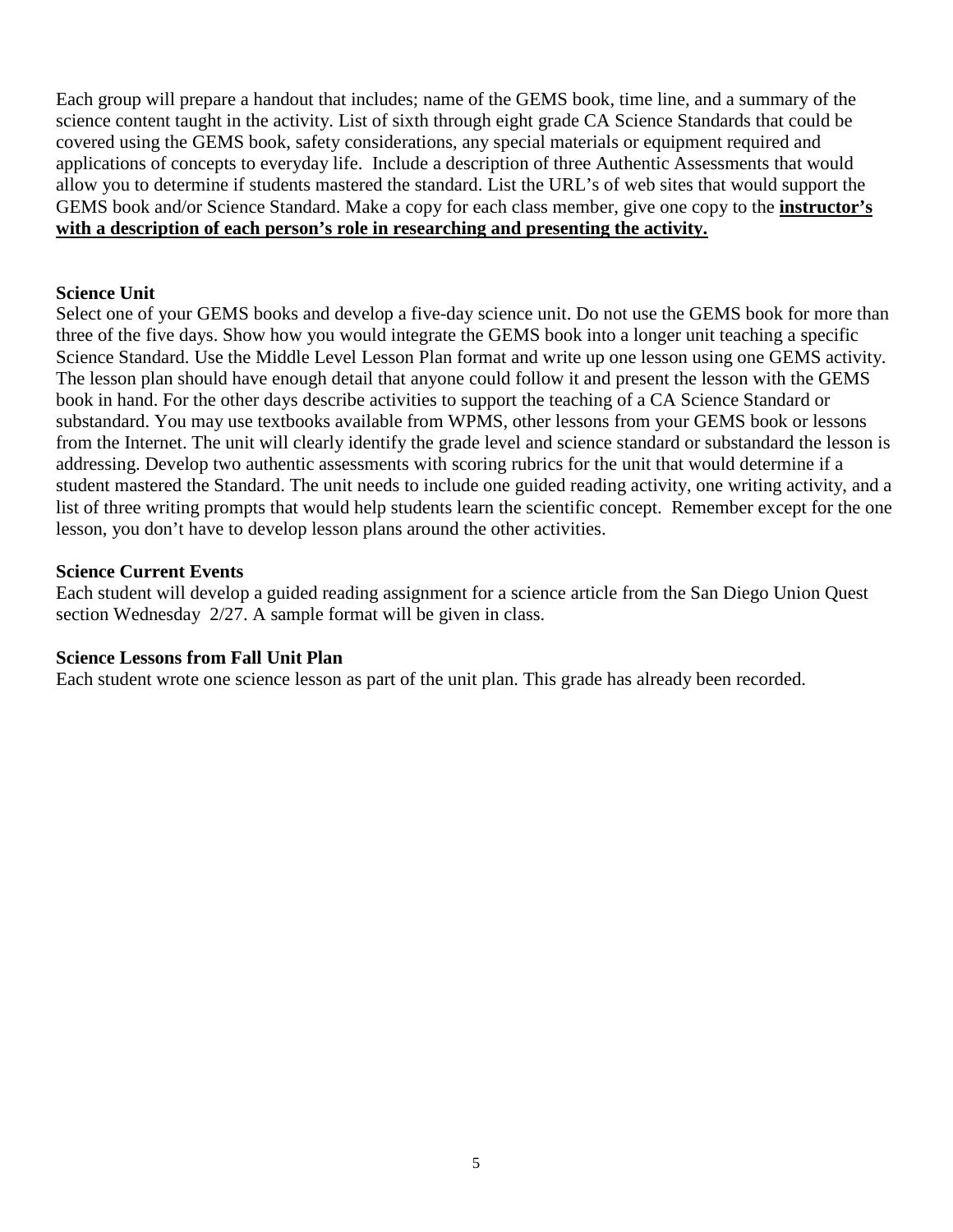Ouality of Work

|                                            | $\mathbf{y}$ and $\mathbf{y}$                                                          |                                                   |                           |
|--------------------------------------------|----------------------------------------------------------------------------------------|---------------------------------------------------|---------------------------|
| Your group provided a                      | Your group provided an                                                                 | Your group provided a                             | Your group provided a     |
| poor explanation of                        | incomplete explanation                                                                 | short explanation of                              | thorough explanation of   |
| scientific concepts and                    | of scientific concepts                                                                 | scientific concepts and                           | scientific concepts and   |
| scientific background                      | and scientific                                                                         | scientific background                             | scientific background     |
| knowledge required to                      | background knowledge                                                                   | knowledge required to                             | knowledge required to     |
| teach the GEMS book.                       | required to teach the                                                                  | teach the GEMS book.                              | teach the GEMS book.      |
|                                            | GEMS book.                                                                             |                                                   |                           |
| $10$ pts.                                  | 14 pts.                                                                                | 16 pts.                                           | $20$ pts.                 |
| Materials were provided                    |                                                                                        | Materials were provided Materials were provided   | Materials were provided   |
| so that one group could                    | so that two groups could                                                               | so that some groups                               | so that all groups could  |
| easily participate                         | easily participate                                                                     | could easily participate.                         | easily participate.       |
| 5 pts.                                     | 7 pts.                                                                                 | 8 pts.                                            | $10$ pts.                 |
| Your team provided a                       | Your team provided an                                                                  | Your group provided a                             | Your group provided a     |
| poor explanation of the                    | incomplete explanation                                                                 | very short explanation of thorough explanation of |                           |
| connection to Science                      | of the connection to                                                                   | the connection to                                 | the Science Standard and  |
|                                            | Standard and the science Standard and the Science Standard and the the science concept |                                                   |                           |
| concept covered in the                     | science concept covered                                                                | science concept covered covered in the activity.  |                           |
| activity.                                  | in the activity.                                                                       | in the activity.                                  |                           |
| $10$ pts.                                  | 14 pts.                                                                                | 16 pts.                                           | $20$ pts.                 |
| One application of the                     | A couple of applications                                                               | A few applications of the Numerous applications   |                           |
| science concept to                         | of the science concept to                                                              | science concept to                                | of the science concept to |
| everyday life is                           | everyday life are                                                                      | everyday life are                                 | everyday life are         |
| described.                                 | described                                                                              | described.                                        | described.                |
| 5 pts                                      | 7 pts.                                                                                 | 8 pts.                                            | $10$ pts.                 |
| An incomplete                              | A very short discussion                                                                | A discussion of time                              | A very thorough           |
| discussion of time frame of time frame and |                                                                                        | frame and materials                               | discussion of time frame  |
| and materials needed to                    | materials needed to                                                                    | needed to complete the                            | and materials needed to   |
| complete the unit.                         | complete the unit. Safety                                                              | unit. Safety                                      | complete the unit. Safety |
| Safety considerations                      | considerations are                                                                     | considerations are                                | considerations are        |
| are not covered                            | covered                                                                                | covered                                           | covered                   |
| 5 pts                                      | 7 pts.                                                                                 | 8 pts.                                            | $10$ pts.                 |
| One or no Internet                         | More than one Internet                                                                 | More than two Internet                            | More than three Internet  |
| resources discussed                        | resources discussed                                                                    | resources discussed                               | resources discussed.      |
| 5 pts                                      | 7 pts.                                                                                 | 8 pts.                                            | 10 pts.                   |
| Handout missing 3 or                       | Handout missing 2 of 9                                                                 | Handout missing 1 of 9                            | Handout contains name     |
| more sections                              | sections                                                                               | sections                                          | of the GEMS book, time    |
|                                            |                                                                                        |                                                   | line, summary of the      |
|                                            |                                                                                        |                                                   | science concepts, list of |
|                                            |                                                                                        |                                                   | 6-8 CA Science            |
|                                            |                                                                                        |                                                   | Standards that the        |
|                                            |                                                                                        |                                                   | GEMS book covers,         |
|                                            |                                                                                        |                                                   | safety considerations,    |
|                                            |                                                                                        |                                                   | any special materials     |
|                                            |                                                                                        |                                                   | required, real life       |
|                                            |                                                                                        |                                                   | applications, three       |
|                                            |                                                                                        |                                                   | Authentic Assessments,    |
|                                            |                                                                                        |                                                   | and resource URL's        |
| $10$ pts.                                  | 14 pts.                                                                                | 16 pts.                                           | $20$ pts.                 |
|                                            |                                                                                        |                                                   |                           |